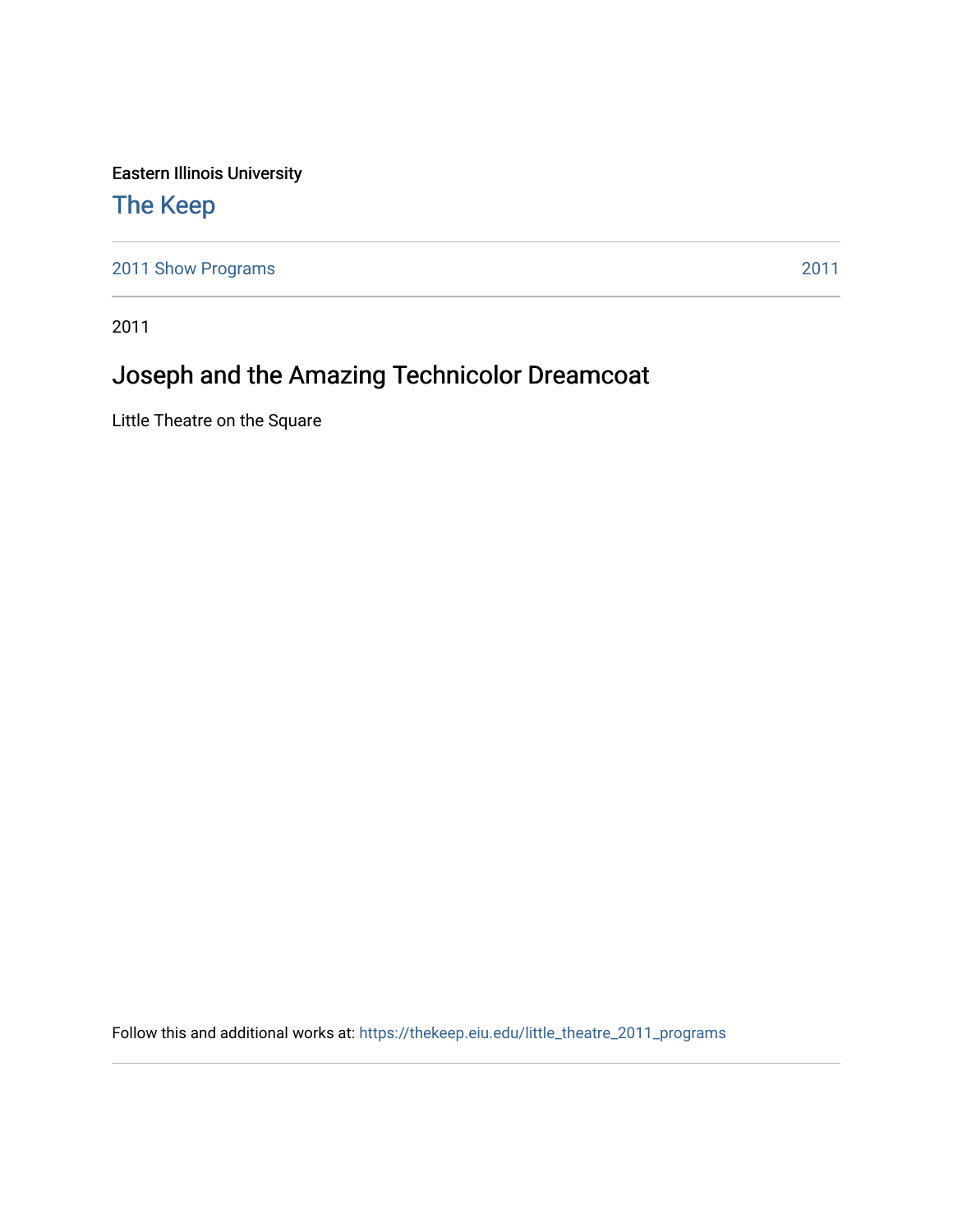

Named a Partner ln Excellence by the Illinois Arts Council.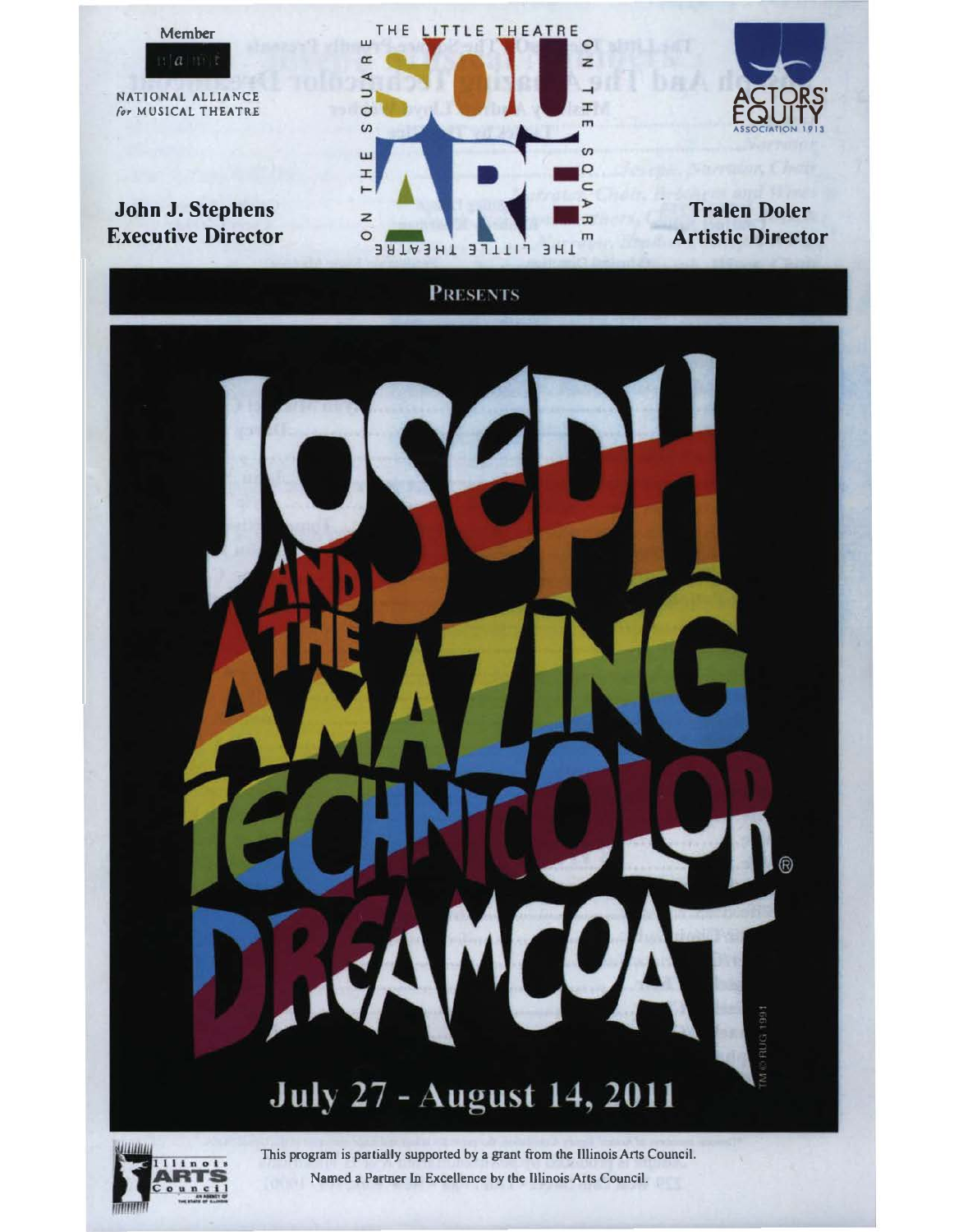# The Little Theatre On The Square Proudly Presents Joseph And The Amazing Technicolor Dreamcoat Music by Andrew Lloyd Webber Lyrics by Tim Rice

Scenic Design Courtney Nelson

Lighting Design Kimberly Klearman Costume Design Corey Globke

Musical Direction Joshua Zecher-Ross Production Stage Manager Kimberly Crawley\*

Director/Choreographer Janie Wallace \*\*THE CAST\*\*

\*Denotes members of Actors' Equity Association, the union for actors and stage managers in the United States. Joseph is produced by permission from R & H Theatricals 229 West 28th Street - 11th Floor - New York, NY 10001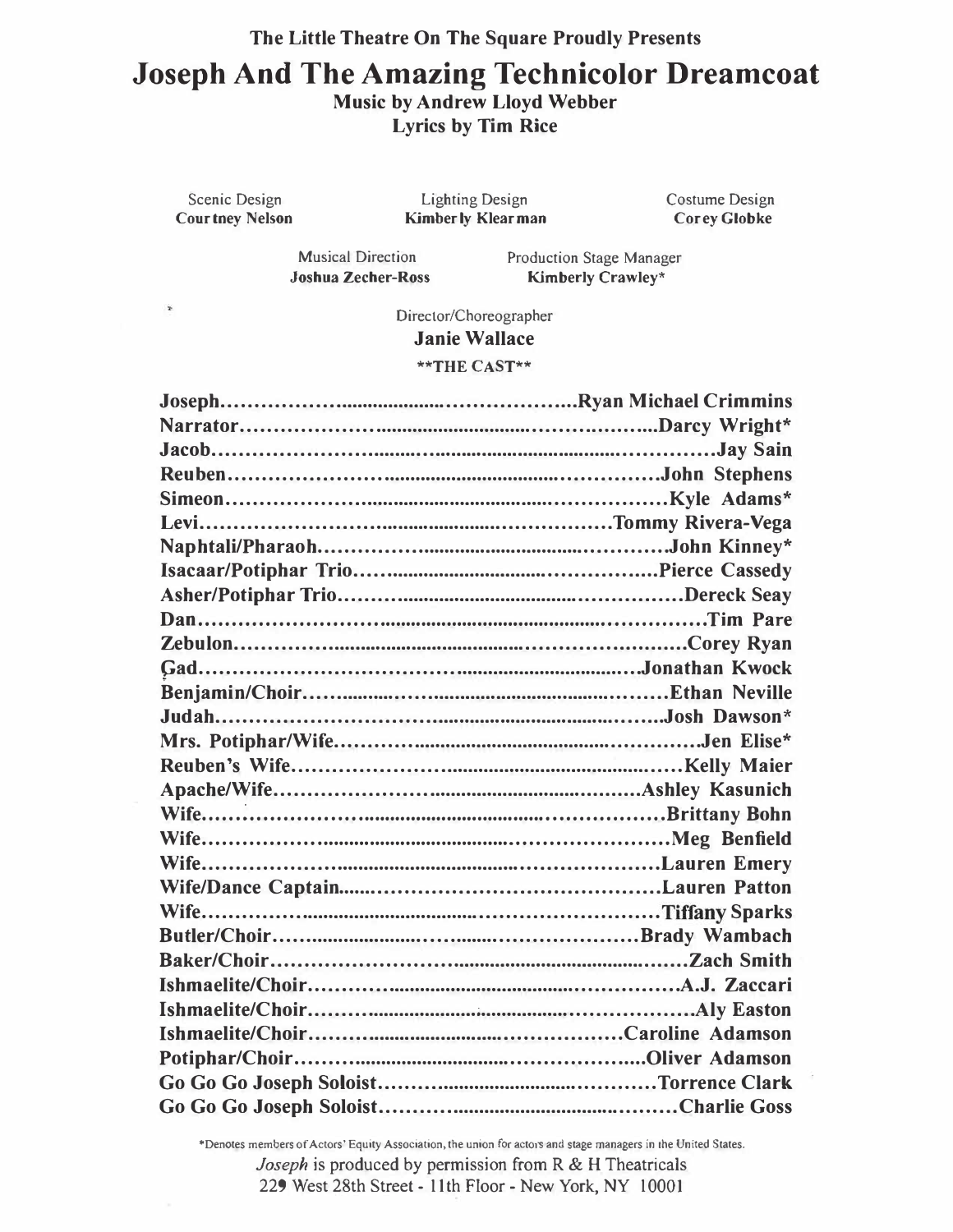# Fall/Winter/Spring Season 2011-2012







Christmas Spectacular



Box Office 217-728-7375

On Sale Now!

Purchase online at www.tbelittletheatre.org



## The Full Monty

Friday, Oct 21 - 7:30PM Saturday, Oct 22 - 2:00 PM Saturday, Oct 22 - 7:30 PM Sunday, Oct 23 - 2:00 PM Wednesday, Oct 26- 7:30 PM Thursday, Oct 27 - 7:30 PM Friday, Oct 28 - 7:30 PM Saturday, Oct 29 - 2:00 PM Saturday, Oct 29- 7:30 PM Sunday, Oct 30 - 2:00 PM

## Christmas Spectacular

Friday, Dec 9- 7:30 PM Saturday, Dec 10 - 2:00 PM Saturday, Dec 10 - 7:30 PM Sunday, Dec 11 - 2:00 PM Wednesday, Dec 14 - 7:30 PM Thursday, Dec 15 - 7:30 PM Friday, Dec 16- 2:00 PM Friday, Dec 16- 7:30 PM Saturday, Dec 17 - 2:00 PM Saturday, Dec 17 - 7:30 PM Sunday, Dec 18 - 2:00 PM

# Chicago The Musical

Friday, Feb 10 - 7:30 PM Saturday, Feb 11 - 2:00 PM Saturday, Feb 11- 7:30 PM Sunday, Feb 12 - 2:00 PM Wednesday, Feb 15 - 2:00 PM Wednesday, Feb 15 - 7:30 PM Thursday, Feb 16 - 7:30 PM Friday, Feb 17 - 2:00 PM Friday, Feb 17 - 7:30 PM Saturday, Feb 18 - 2:00 PM Saturday, Feb 18 - 7:30 PM Sunday, Feb 19 - 2:00 PM

Season Ticket Price - \$82.75 Single Ticket Price - \$35.50 - Adult \$33.40 - Senior Price includes tax and fees

# by NPR's David Sedaris

For mature elves only.

## The Santaland Diaries

Friday, Dec 2 - 7:30 PM Saturday, Dec 3 - 7:30 PM Sunday, Dec 4 - 2:00 PM

Not part of the Fall/Winter/Spring Season

Single Tickets are \$15 each

#### AU Shows Subject to Availability of performance rights.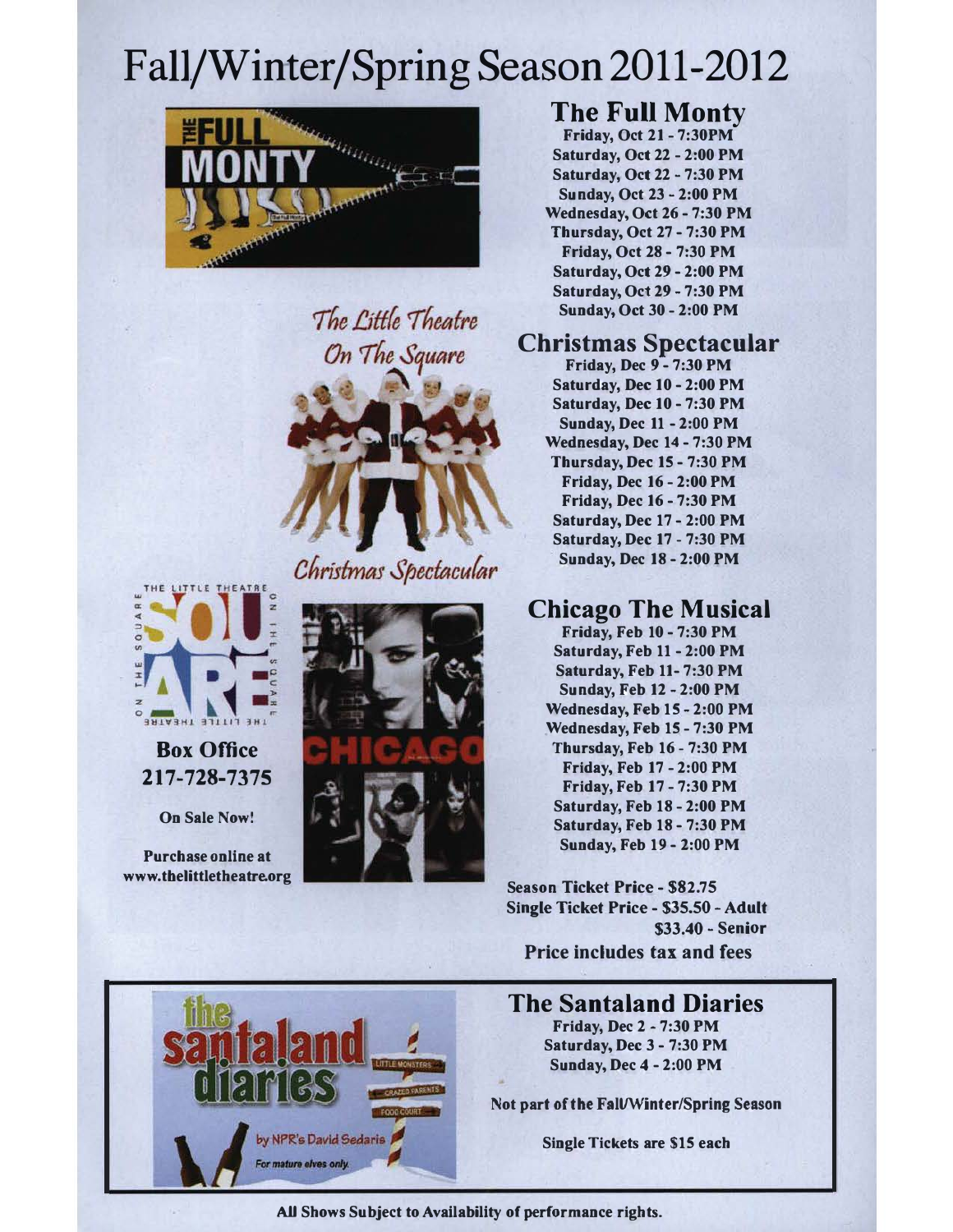# The Joseph Choir



Ethan Neville



Adamson



**Oliver** Adamson



Ashlyn Bennett



**Torrence** Clark



Mitch **Cox** 





Blake



**Charlie Goss** 



Maddison Maninfior



Hope Miller





Morgan



Aryn Rousser



Dylan **Sanders** 



Zach Smith



Minnie

**Brady Wambach** 



Abigail Zaccari



A.J. Zaccari



Sadie Zimmerman



Sidney Zimmerman



Sophie Zimmerman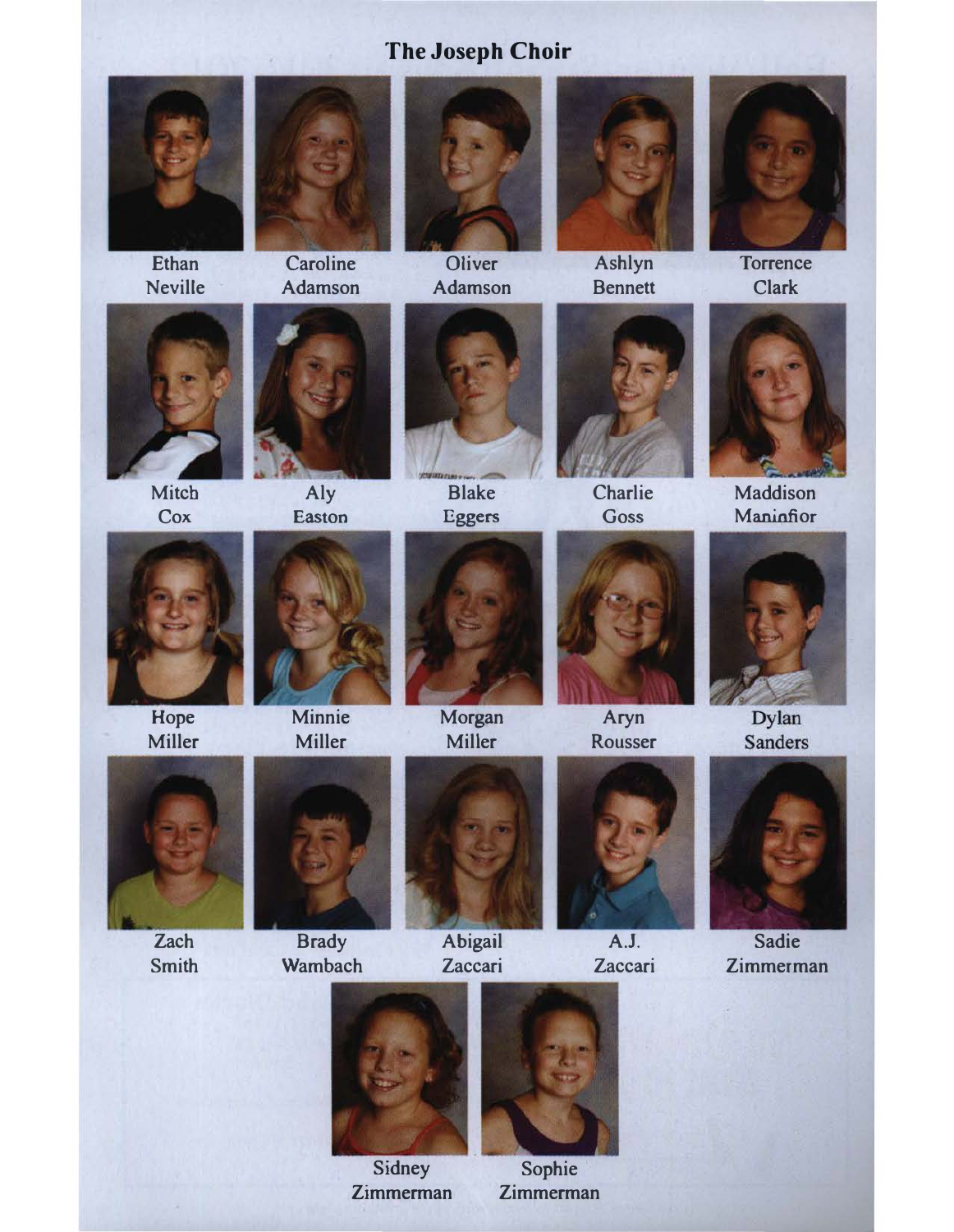

-------------------- - - .

# Just as an actor takes the stage ... we ask you to take a pledge to help The Little Theatre On The Square TODAY

Since 1957, The Little Theatre On The Square has been the home for BROADWAY productions of all types. From Brigadoon to Fiddler On The Roof.... from Alan Alda to Rosemary Prinz ... from musicals to children's shows....the STARS have shone brightly in Sullivan Illinois.

However, in 1980, the Theatre went dark until Friends of The Little Theatre, Inc. was established for the renovation of this grand theatre which brought back Broadway to Central Illinois.

Today, ticket sales provide only 60% of the needed revenue to support theatre operations. We believe that you are here today because the quality of the performances is excellent with talented dancers, singers, directors and set designers making each show a special treat. You are here because you care!

A pledge or donation to Lights On! is truly needed to keep the theatre shining brightly. ALL contributions, large or small, are needed and all pledges made today and given to cast members will be entered into a drawing for four complimentary tickets to see The Christmas Spectacular. Thank you.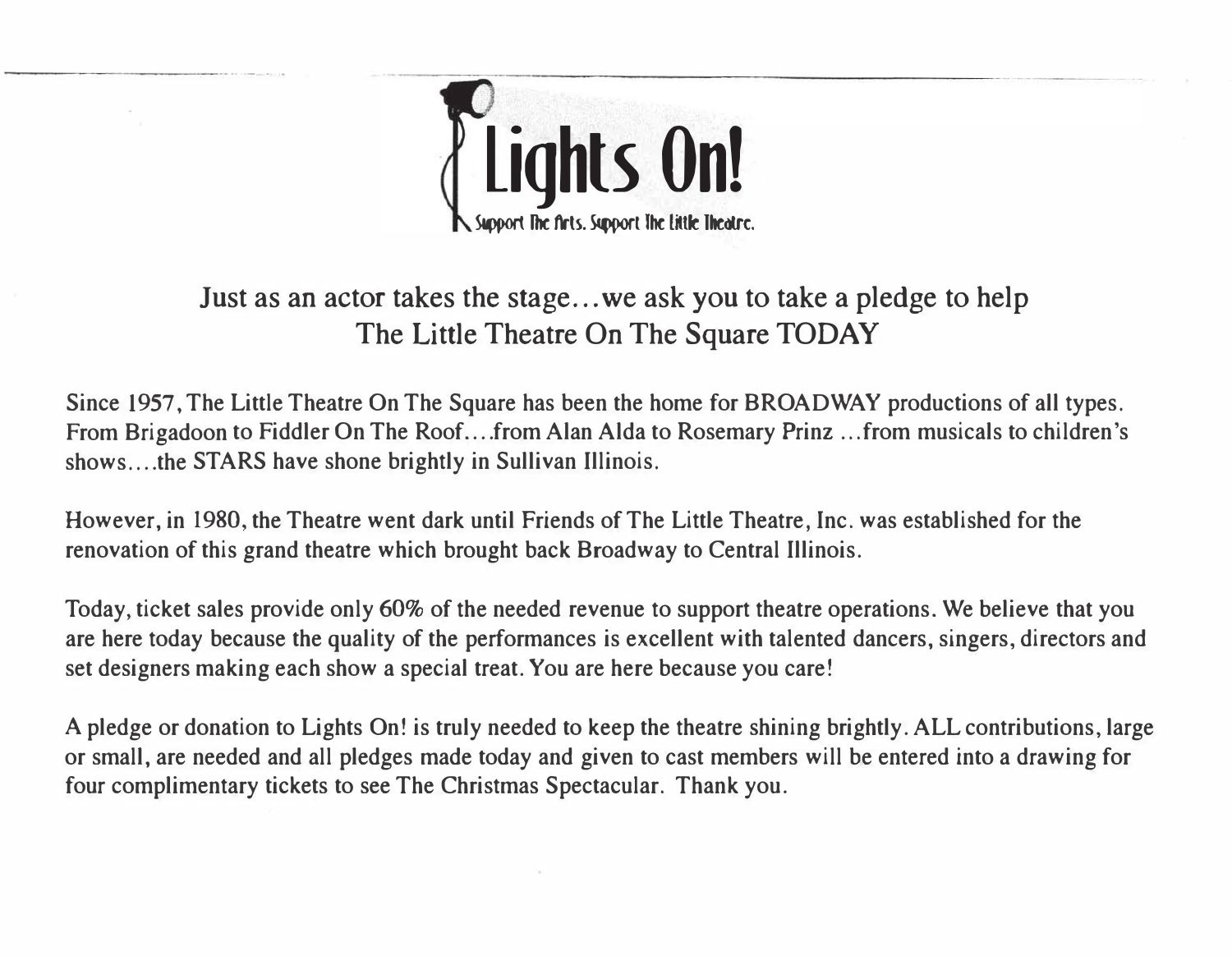

# Lights On! Eights On!<br>Support The Arts. Support The Little Theatre.<br>For your convenience you may have your monthly quarterly or annual contribution automatically paid from Support The Arts. Support The Little Theatre.



|                                                                                                                           | Support The Arts Support The Little Theatre.                                                                                                                                                  |                                                                                                                                                                                                                                                                                                                                                                                      | Support The Arts. Support The Little Theatre. |  |                                           |  |  |
|---------------------------------------------------------------------------------------------------------------------------|-----------------------------------------------------------------------------------------------------------------------------------------------------------------------------------------------|--------------------------------------------------------------------------------------------------------------------------------------------------------------------------------------------------------------------------------------------------------------------------------------------------------------------------------------------------------------------------------------|-----------------------------------------------|--|-------------------------------------------|--|--|
|                                                                                                                           |                                                                                                                                                                                               | For your convenience, you may have your monthly, quarterly or annual contribution automatically paid from Sauvant attach<br>your credit card (VISA, MasterCard, Discover or American Express) or your checking account. The Little Theatre On The Square<br>does not charge you for this service; however, your credit card agency or bank may charge you a fee for the transaction. |                                               |  |                                           |  |  |
|                                                                                                                           |                                                                                                                                                                                               | Automatic Payments: Your monthly, quarterly, or annual pledge will be charged to your credit card or drafted from your checking account for a period of 12<br>months. If your scheduled date falls on a weekend or holiday, the transaction will be processed on the following business day.                                                                                         |                                               |  |                                           |  |  |
|                                                                                                                           |                                                                                                                                                                                               |                                                                                                                                                                                                                                                                                                                                                                                      | SIGN UP FOR AUTOMATIC PAYMENTS                |  |                                           |  |  |
|                                                                                                                           |                                                                                                                                                                                               |                                                                                                                                                                                                                                                                                                                                                                                      | I wish to make a one time contribution of     |  |                                           |  |  |
| I wish to make a <i>monthly</i> contribution in the amount of \$50.00 or <u>equal</u> for a period of twelve (12) months. |                                                                                                                                                                                               |                                                                                                                                                                                                                                                                                                                                                                                      |                                               |  |                                           |  |  |
|                                                                                                                           |                                                                                                                                                                                               | I wish to make a quarterly contribution in the amount of \$150.00 or _______ for a period of twelve (12) months.                                                                                                                                                                                                                                                                     |                                               |  |                                           |  |  |
| I wish to make an annual contribution in the amount of \$600.00 or ______ for a period of twelve (12) months.             |                                                                                                                                                                                               |                                                                                                                                                                                                                                                                                                                                                                                      |                                               |  |                                           |  |  |
|                                                                                                                           |                                                                                                                                                                                               | Start Date _____________________End Date ___________________Daytime Phone ______________Donor Name(s) _________________________________                                                                                                                                                                                                                                              |                                               |  |                                           |  |  |
|                                                                                                                           |                                                                                                                                                                                               |                                                                                                                                                                                                                                                                                                                                                                                      |                                               |  |                                           |  |  |
|                                                                                                                           |                                                                                                                                                                                               |                                                                                                                                                                                                                                                                                                                                                                                      |                                               |  |                                           |  |  |
| I authorize The Little Theatre On The Square to: (choose one)                                                             |                                                                                                                                                                                               |                                                                                                                                                                                                                                                                                                                                                                                      |                                               |  |                                           |  |  |
|                                                                                                                           |                                                                                                                                                                                               | a deduct my monthly, quarterly, or annual contribution from my checking account listed on the enclosed voided check                                                                                                                                                                                                                                                                  |                                               |  |                                           |  |  |
|                                                                                                                           | a charge my credit card for monthly, quartely, or annual contribution.                                                                                                                        |                                                                                                                                                                                                                                                                                                                                                                                      |                                               |  |                                           |  |  |
|                                                                                                                           | (Expired credit card dates may cause your payment to be declined. Please inform The Little Theatre On The Square of any changes to your credit card information, including expiration dates.) |                                                                                                                                                                                                                                                                                                                                                                                      |                                               |  |                                           |  |  |
|                                                                                                                           |                                                                                                                                                                                               |                                                                                                                                                                                                                                                                                                                                                                                      |                                               |  |                                           |  |  |
| <b>VISA</b>                                                                                                               | MasterCard DISCOVER PARTIES                                                                                                                                                                   |                                                                                                                                                                                                                                                                                                                                                                                      |                                               |  |                                           |  |  |
|                                                                                                                           | <b>Credit Card Payments</b>                                                                                                                                                                   |                                                                                                                                                                                                                                                                                                                                                                                      | <b>Checking Account Drafts</b>                |  | (Please attach a VOID check to this form) |  |  |
|                                                                                                                           |                                                                                                                                                                                               |                                                                                                                                                                                                                                                                                                                                                                                      |                                               |  |                                           |  |  |
|                                                                                                                           |                                                                                                                                                                                               |                                                                                                                                                                                                                                                                                                                                                                                      | ABA# (Bank routing number)                    |  | <b>Checking Account Number</b>            |  |  |
|                                                                                                                           |                                                                                                                                                                                               |                                                                                                                                                                                                                                                                                                                                                                                      |                                               |  |                                           |  |  |

Please submit a new form to change your credit card or checking account information. You may call us at 217. 728.2065. to update your credit card expiration date only.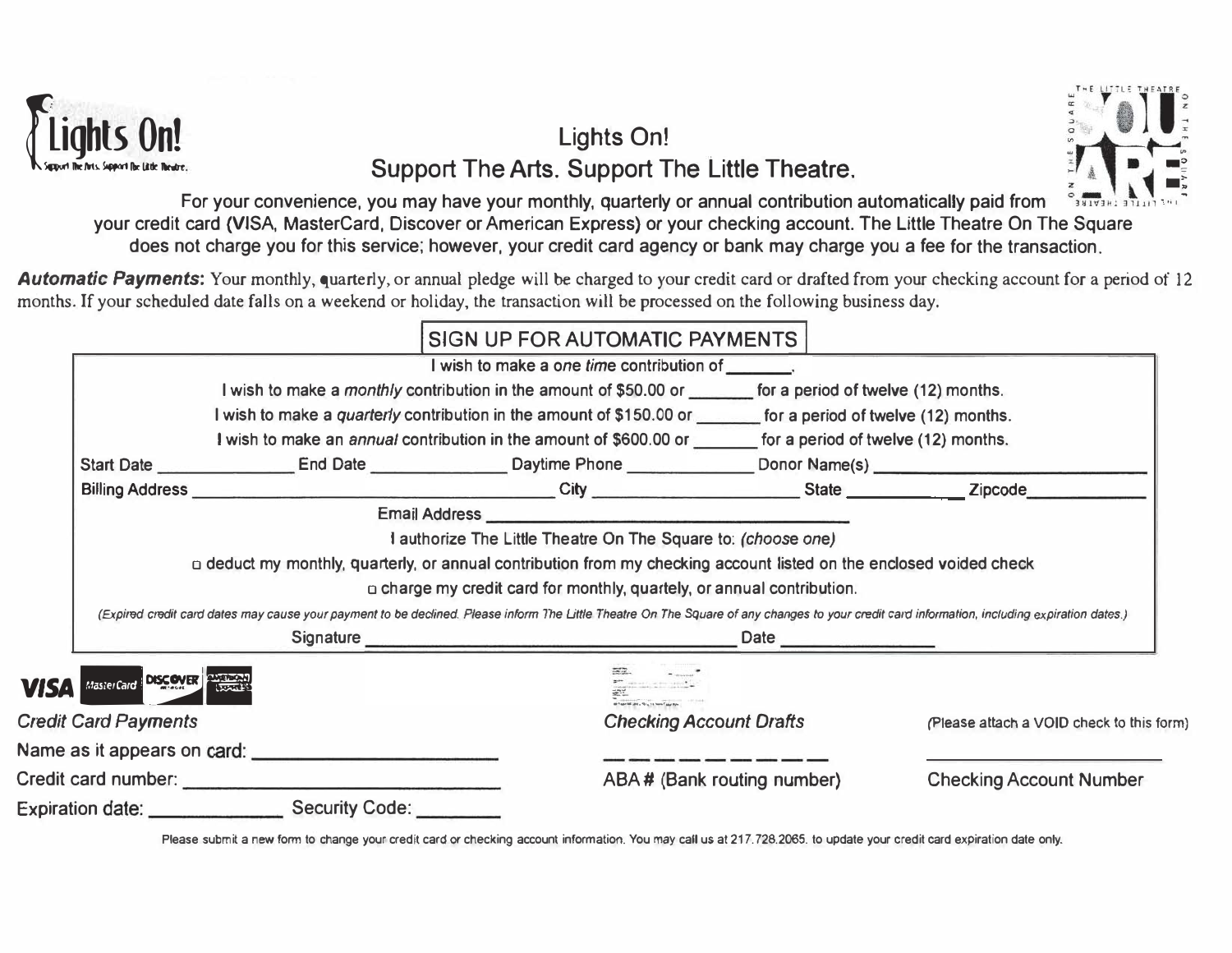# Joseph Musical Numbers

## Act I

| Joseph's CoatJacob, Narrator, Brothers, Choir, Wives, Joseph               |
|----------------------------------------------------------------------------|
|                                                                            |
|                                                                            |
| One More Angel In Heaven/HoedownReuben, Brothers, Wives, Choir, Jacob      |
|                                                                            |
| PotipharNarrator, Potiphar Trio, Potiphar, Mrs. Potiphar, Joseph, Ensemble |
|                                                                            |
|                                                                            |

## ACT II

|                                                                          | <b>Ensemble, Choir, Joseph</b> |
|--------------------------------------------------------------------------|--------------------------------|
| Song of the King (Reprise)Pharaoh, Ensemble, Choir, Joseph               |                                |
|                                                                          |                                |
|                                                                          |                                |
|                                                                          |                                |
| The Brothers Come to Egypt/Grovel, GrovelNarrator, Brothers, Girls,      |                                |
|                                                                          | Joseph, Choir                  |
| Who's the ThiefJoseph, Narrator, Girls, Choir, Brothers                  |                                |
|                                                                          |                                |
| Joseph All The TimeNarrator, Joseph, Girls, Brothers, Choir              |                                |
|                                                                          |                                |
| Any Dream Will Do (Finale)Joseph, Narrator, Benjamin, Choir and Ensemble |                                |
|                                                                          |                                |

# Joseph Orchestra

| Musical Director/Conductor/KeyboardJoshua Zecher-Ross     |  |
|-----------------------------------------------------------|--|
| Assistant Musical Director/Keyboard 2Christopher Blasting |  |
|                                                           |  |
|                                                           |  |
|                                                           |  |